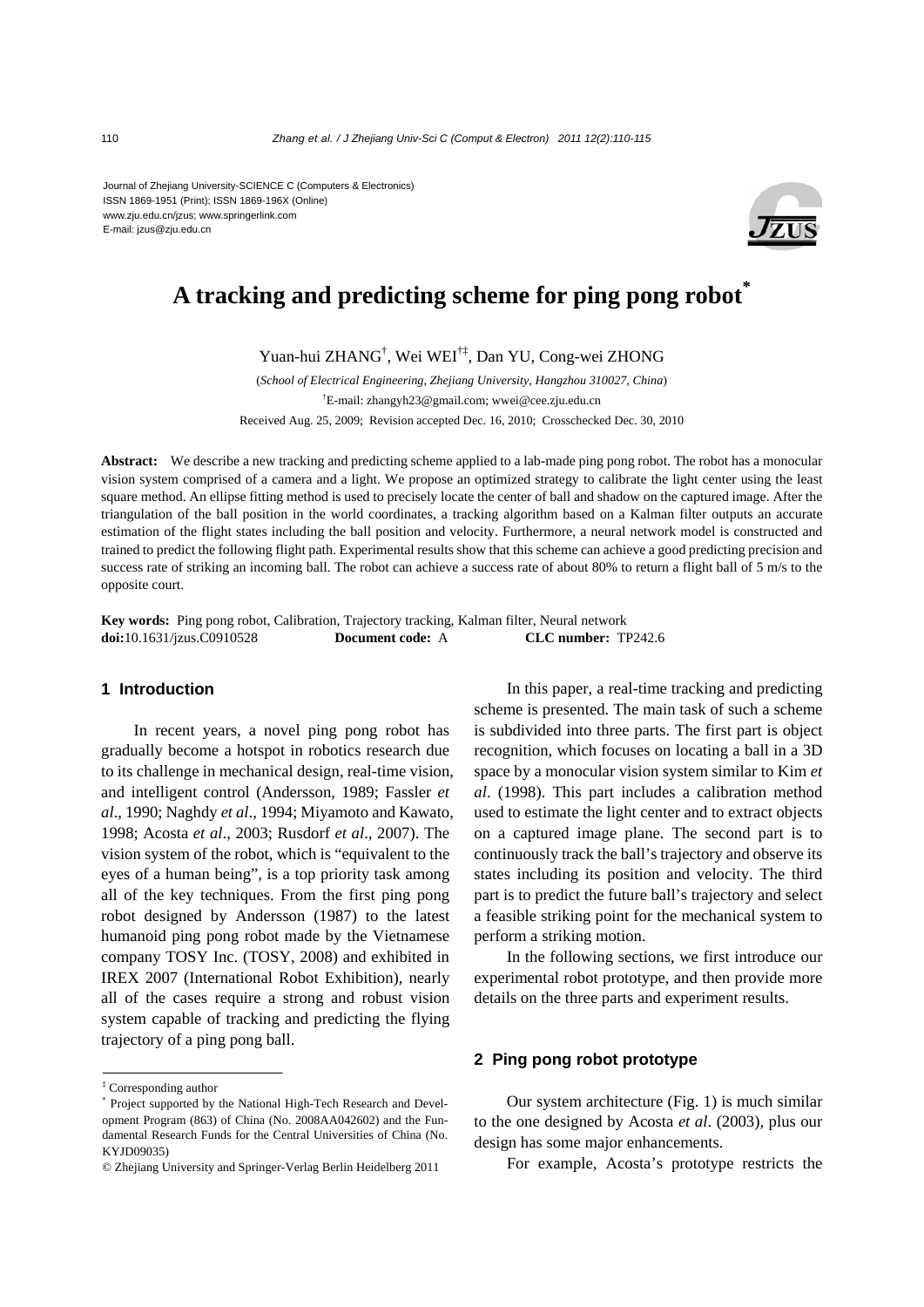flying area of the ping pong ball to a narrow desk (about  $0.5 \text{ m} \times 0.5 \text{ m}$ ); in contrast, in our prototype a standard ping pong table is used, which is larger in both mechanical and vision scope. Acosta's hitting strategy ignores an incoming ball's bounce stage on the robot's court (Acosta *et al*., 2003), while our system follows the rules of a standard ping pong game.



**Fig. 1 Ping pong robot prototype**  A world coordinates system is established on the edge of the table. The monocular vision system consists of a light (an electric lamp) and a digital camera fixed on the ceiling

The advantage of such a monocular vision system (Fig. 1) is that, by extracting the image coordinates of the ball and shadow, we can compute the ball position in world coordinates by means of triangulation (Reid and North, 1998; Acosta *et al*., 2003). Also, we can avoid the extra burden of building a binocular vision system with two cameras. The actual mechanical structure of our robot is shown in Fig. 2.



**Fig. 2 Robot mechanical structure** 

#### **3 Calibrating the light center**

Suppose we have already performed the camera calibration process using Zhang's method (Zhang, 2000; Forsyth and Ponce, 2002), and a 3×4 camera

matrix  $M$  is given. Since the position of the light center, from which we expect all the light to be emitted, is an important element of our triangulation, Acosta *et al.* (2003) did not give a method to calibrate the light center as its precision is believed to be sufficient. In our system, the scene space becomes much larger, and the light center is really hard to measure manually; thus, we propose a method to calibrate its position using a least square method in 3D spaces.

The geometry of our calibration method is demonstrated in Fig. 3.



**Fig. 3 Calibration of the light center** 

A stick with a ping pong ball fixed on its top end is standing perpendicular to the table plane, point  $\boldsymbol{B}$  is the ping pong ball, *L* stands for the light center, and *S* denotes the shadow of the ball on the table

Three steps are used to calibrate the vision system.

Step 1: Suppose the length of the stick is known. We first draw a grid with perpendicular lines on the table (Fig. 3). As we have already established our world coordinates system on the table, the 3D position of every grid cross point is also known. Therefore, if we put the stick on each grid point, the ball position (*B* in Fig. 3) can also be calculated.

Step 2: Given a captured image from the camera, the 2D shadow region projected on the table can be extracted. Since the shadow (*S* in Fig. 3) is always lying on the *XY* plane, its position in world coordinates can be evaluated through the calibrated camera matrix *M* by homography.

Step 3: The light center *L* lies on the ray *SB*. If we change the stick position and perform Steps 1 and 2 repeatedly, we can obtain a series of rays constructed from different  $S_i$  and  $B_i$  (where *i* denotes the position index of all the *n* grid points).

Step 4: Theoretically, all the rays  $S_i B_i$  (*i*=1, 2, …, *n*) intersect at the light center *L*. But actually, due to the measurement noise and computation error, they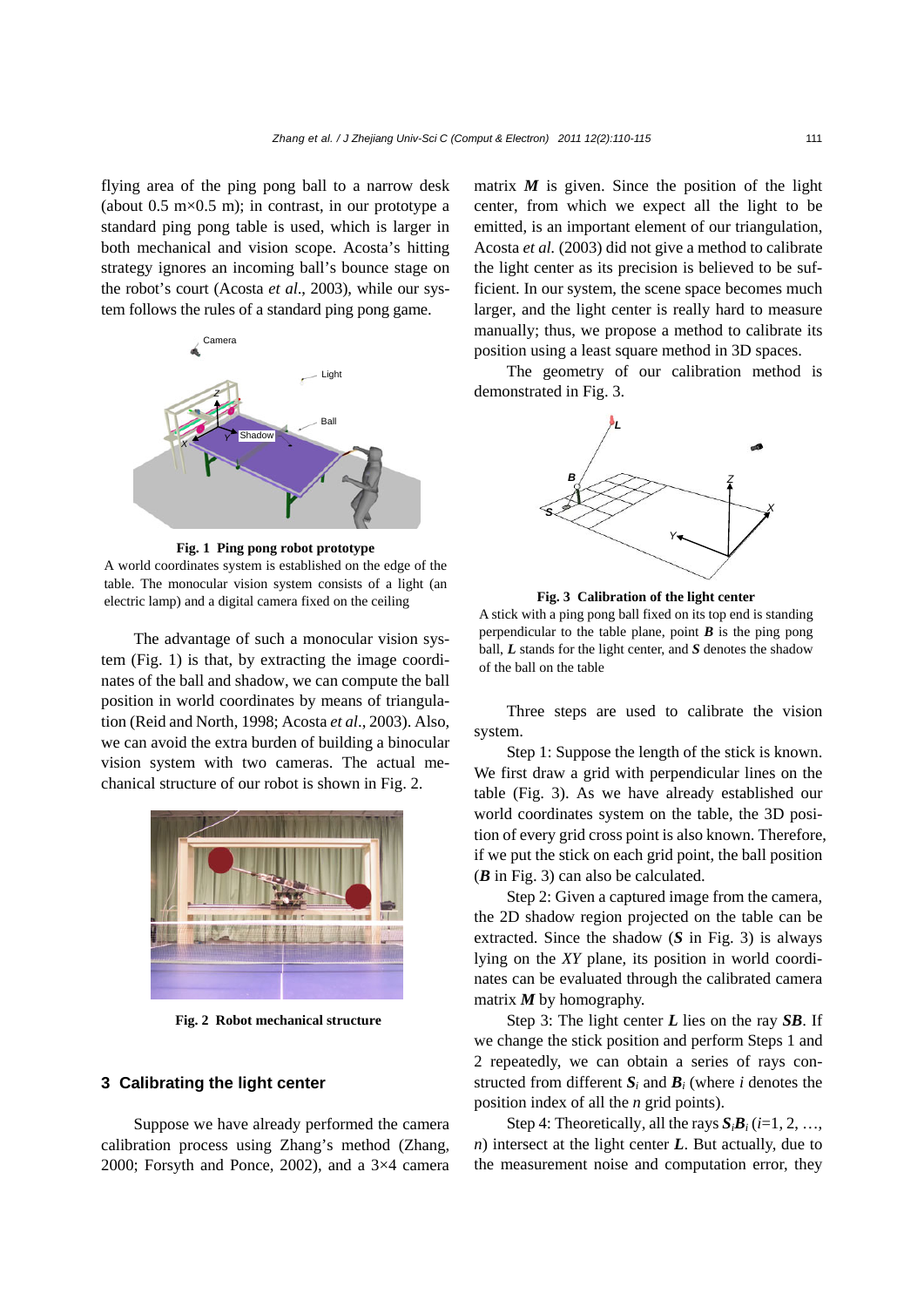may not exactly intersect at the point *L*. They just pass through the area adjacent to the point  $L$ , so we can find only a best estimated  $L_{opt}$  which minimizes the sum of the square distances to each line:

$$
L_{\text{opt}} = \underset{L \in \mathbb{R}^3}{\arg \min} \sum_{i=1}^n d_i^2, \tag{1}
$$

where  $d_i$  is defined as the distance from point  $\boldsymbol{L}$  to line  $S_i B_i$  (Press *et al.*, 1992).  $d_i$  is evaluated as

$$
d_i = \frac{\left| \left( L - B_i \right) \times \left( L - S_i \right) \right|}{\left| B_i - S_i \right|}.
$$
 (2)

*L*opt can be evaluated using the least square method; it is regarded as the equivalent intersection points of all the rays. Thus, the best fitted light center is obtained.

Suppose the light center *L* has been estimated. Fig. 4 shows a simple triangulation of the ball's 3D position. In fact, similar to the calibration of the light center, this is still a least square problem.





*F* is the camera center, line *FI* can be established from the ball image, and line *LS* can be constructed from the shadow image. These two lines theoretically intersect at point *B*. Ideally *B* is the ball position, but in practice, an estimated *B*  is calculated as the midpoint of the distance between lines *FI* and *LS*

#### **4 Object recognition**

In our system, a peripheral component interconnect (PCI) based acquisition module is used to receive the image data from a digital camera (A602fc, Basler, Germany) (Basler, 2006) through the firewire bus. Our vision system's capturing speed is 90 frames/s. Once the image data was captured and transferred to the memory buffer, some image processing algorithms were performed on that image. The camera outputs a Bayer format image, which is a raw image format. We first convert it to the HSV (hue, saturation, and value) image space (Gonzalez *et al*., 2003). To achieve better performance, we use the ROI (region of interest) to limit the search area on the image. This method rapidly reduces the computation time, since the computational complexity is determined mainly by the ROI size. For detecting the frame where the ball first appeared, a larger initial ROI is used. After detecting the ball in the first frame, the ROI size is reduced to  $50\times50$  pixels for the next frame. The ROI is updated continuously with the previous detection result, so the object is always approximately fixed in the center of the ROI.

A background subtraction and threshold segmentation method was used to roughly extract the 'ball area' and the 'shadow area'. Tracking moving objects in a dynamic image sequence is far more complex than in a static image sequence. A common problem encountered is 'motion blurring', which is caused by scene variation in the camera sampling interval. To eliminate the motion blurring, we can manually reduce the electric shutter interval; the side effect is that we should increase the light power to compensate loss in scene illumination, which is still a workaround. Fig. 5a shows the motion blurring phenomenon of both the ball and shadow. Since the ball is believed to have a constant velocity in the exposure time, the contour of each region is considered to be fitted to an ellipse. Fig. 5b shows a fitted ellipse with its primary axes and minor axes crossed through the ball center. Also, the center of the ellipse is considered to be the target position corresponding to the mid-point of the exposure interval; thus, the time stamp associated with the image should be adjusted by subtracting a half exposure interval from the finishing time.



**Fig. 5 Ping pong ball image after motion blurring (a) and using the elliptical fitting method (b)**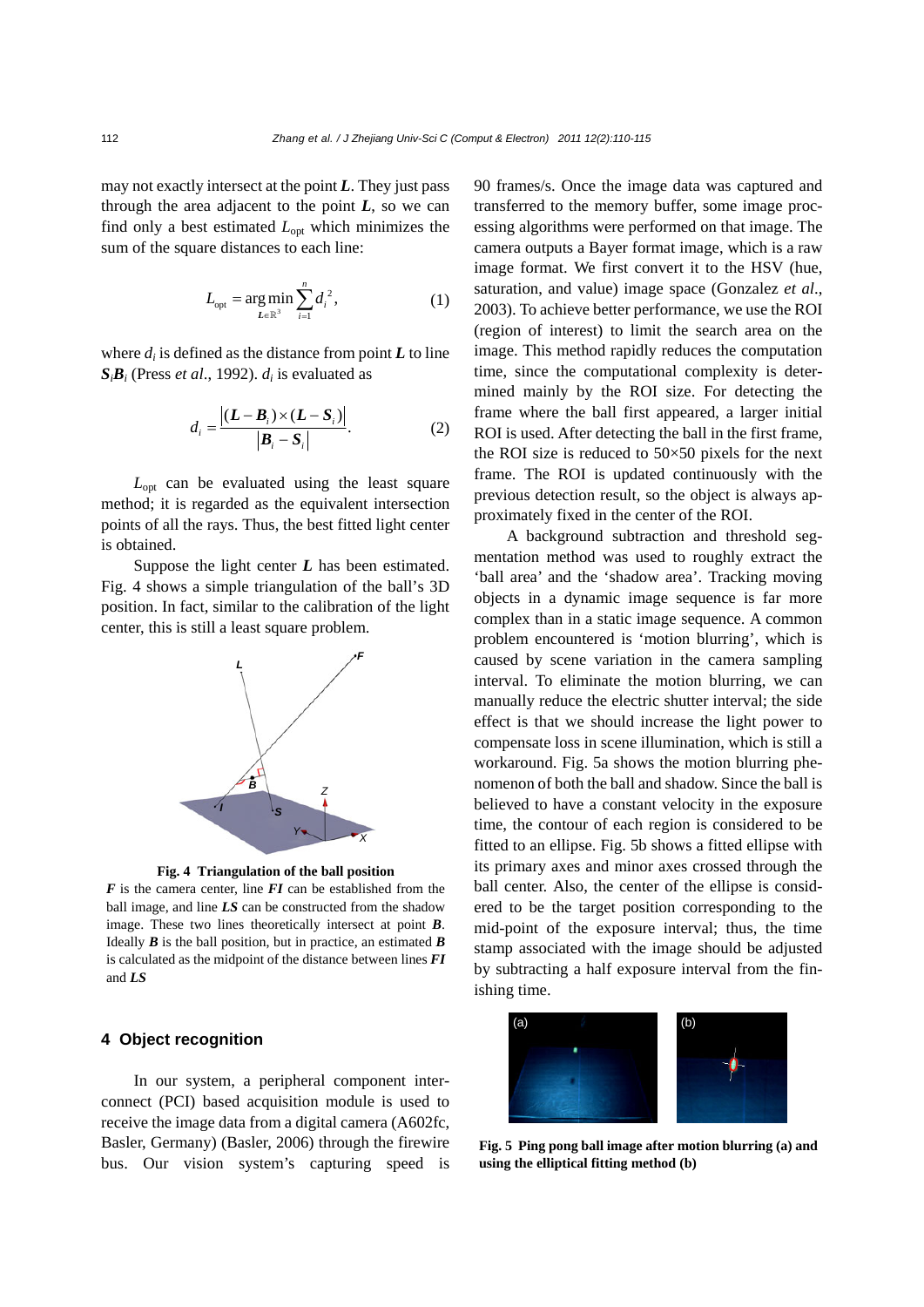Given the ball and shadow location in the image frame, the ball position in world coordinates can be estimated by a simple triangulation between the four elements including the light, camera, ball image, and shadow image as described in the previous section.

### **5 High-speed moving ball tracking**

As the camera captures images successively, the ball positions (*X*, *Y*, and *Z* components in world coordinates with an attached time stamp) are generated continuously. We must track the ball's trajectory precisely because the initial condition of the predicting procedure is greatly imposed on the ball's current states. Andersson (1989) used a curve fitting method to analyze trajectory, where a quadratic polynomial was fitted to ball motion on each axis; in contrast, Miyazaki *et al*. (2006) chose a least square method to estimate the current motion states of the ball. In this work, we choose a Kalman filter (Kalman and Bucy, 1961; Haykin, 2001) to estimate the motion on each axis. For example, consider the ball motion on the *X* axis (Fig. 1). A discrete state transition equation and a discrete observation equation are established in the state space model (Ogata, 2001):

$$
x_k = F_k x_{k-1} + B_k u_{k-1} + w_{k-1},
$$
 (3)

$$
z_k = H_k x_k + v_k. \tag{4}
$$

In Eq. (3),  $x_k$  is a variable vector at time step  $k$ ,  $F_k$  is the transition matrix describing state  $x_{k-1}$  to  $x_k$ ,  **is the input matrix,**  $**u**<sub>k-1</sub>$  **is defined as the control** input, and  $w_{k-1}$  is a white noise term which has a Gaussian distribution with zero mean and covariance  $Q_{k-1}$ . In Eq. (4),  $z_k$  is the observation state vector at time step *k*,  $H_k$  is a measurement matrix, and  $v_k$  is the normally distributed measurement noise with covariance  $\mathbf{R}_k$ . Here the state vector is defined as  $x_k = [x \space \dot{x}]^T$ , which is the ball position and velocity on the *X* axis. Thus, the transition equation is rewritten as

$$
\begin{bmatrix} \mathbf{x}_{k} \\ \mathbf{v}_{k} \end{bmatrix} = \begin{bmatrix} 1 & T \\ 0 & 1 \end{bmatrix} \begin{bmatrix} \mathbf{x}_{k-1} \\ \mathbf{v}_{k-1} \end{bmatrix} + \begin{bmatrix} 0.5T^2 \\ T \end{bmatrix} \mathbf{a}_{k-1},
$$
 (5)

where *T* is the time interval between two successively captured images, but is not a constant. The matrices containing *T* should be updated when a new image arrives.  $a_{k-1}$  is the noise term and  $u_{k-1}=0$  on the *X* axis (while on the *Z* axis,  $u_{k-1}$  is the gravity acceleration). The Kalman filter output compared with a first-order derivative of the measurement position is illustrated in Fig. 6. The solid line (Kalman filter output) gives smoother and more accurate estimation of the velocity on the *X* axis.



**Fig. 6 Kalman filter output of velocity on the** *X* **axis** 

#### **6 Predicting the following trajectory**

After the current ball states are estimated, the robot needs to predict the following path of the trajectory. The mechanical system needs this information to plan and perform a striking motion. In general, there are three stages of prediction: (1) the trajectory before the ball bounces on the table; (2) the collision stage at which the ball is bouncing on the table; (3) the trajectory after the bounce.

There are two kinds of prediction schemes existing in the previous ping pong robots. One was using an explicit physical model, and the other was using machine learning strategies which focus on the historic data and experiences but ignore the explicit physical formulas. For the former scheme, Acosta's prototype employs a physical model of a parabolic throwing formula (Acosta *et al*., 2003), and Andersson used a curve extrapolation model and a collision model (Andersson, 1989; Modi *et al*., 2005) to predict the future paths.

Due to the non-linear terms of these physical models (Resnick *et al*., 2002; White, 2002; Goodwill *et al*., 2004), the machine learning schemes have more advantages. Miyazaki's robot uses a locallyweighted regression (LWR) learning scheme to predict the target position (Matsushima *et al*., 2003; 2005). The LWR method is a memory-based model,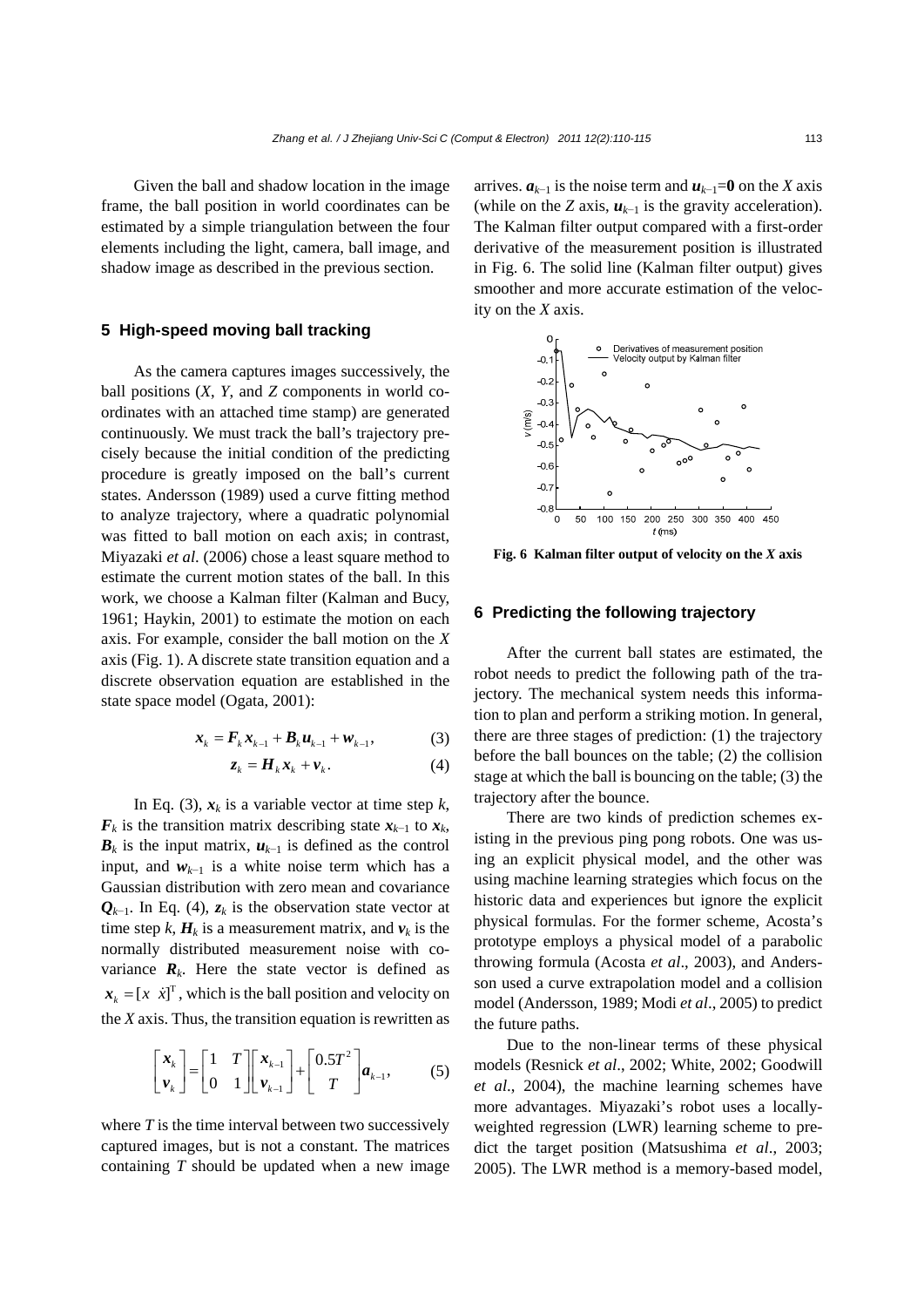in which the training data should be stored in memory; this will increase the computational load. Our approach implements a multi-layer neural network (NN) where only the parameters of the NN can be used. Though it requires more training time, it runs much faster once the training is completed. The chosen NN has three layers including an input layer, a middle layer, and an output layer, which have 16, 22, and 6 cells respectively. A nonlinear input/output relationship is shown below:

$$
[\boldsymbol{P}_1, t_1, \boldsymbol{P}_2, t_2, \boldsymbol{P}_3, t_3, \boldsymbol{P}_4, T] \rightarrow [\boldsymbol{P}_0, \boldsymbol{V}_0], \qquad (6)
$$

where the input vectors describe the current states of the incoming ball, and the output vectors represent the estimated states after the bounce.  $P_i$  and  $V_i$  are the ball position vector and velocity vector, respectively, both containing three elements of *X*, *Y*, and *Z*.  $P_1$ ,  $P_2$ ,  $P_3$ , and  $P_4$  are four successive ball positions in world coordinates given by the Kalman filter output. The time interval between  $P_i$  and  $P_{i+1}$  is defined as  $t_i$  (*i*=1, 2, 3). Input scalar *T* specifies the time interval between the predicted output location  $P_0$  and input point *P*4. These relationships are simply shown in Fig. 7.



**Fig. 7 Input and output vectors of the neural network model**

The NN model is trained using the ball trajectories data sent from a ping pong pitching machine, so both the input and output vectors can be measured with the vision system. We used 100 trajectories as the training data, and each trajectory has 20 input vectors and 20 output vectors, so the total amount of the training data is  $20 \times 20 \times 100 = 40000$ . Finally we chose 36 trajectories to execute prediction trials.

Figs. 8a–8c show the prediction results of one trajectory using the NN model on *X*, *Y*, and *Z* axes, respectively. Comparison of the predicted trajectory and the actual trajectory showed that the maximum predicted errors were 30, 40, and 30 mm on *X*, *Y*, and *Z* axes, respectively.



**Fig. 8 Predicted results on**  $X$  **(a),**  $Y$  **(b), and**  $Z$  **(c) axes versus time using the neural network mode** 

#### **7 Conclusions**

This paper presents a new tracking and predicting scheme applied in the vision system of a ping pong robot. A calibration method is developed to estimate the light center to enable a more precise triangulation. To eliminate the errors caused by 'motion blurring', an image processing procedure including an ellipse fitting is used to calculate the centroid of the target position in the image plane. To dynamically track the ball motion, the discrete Kalman filter is used to eliminate the measurement noise and give a smooth estimate result. Furthermore, for predicting the following path, we trained a neural network model to map the relationship from the current states to future states of the ball. Currently, the